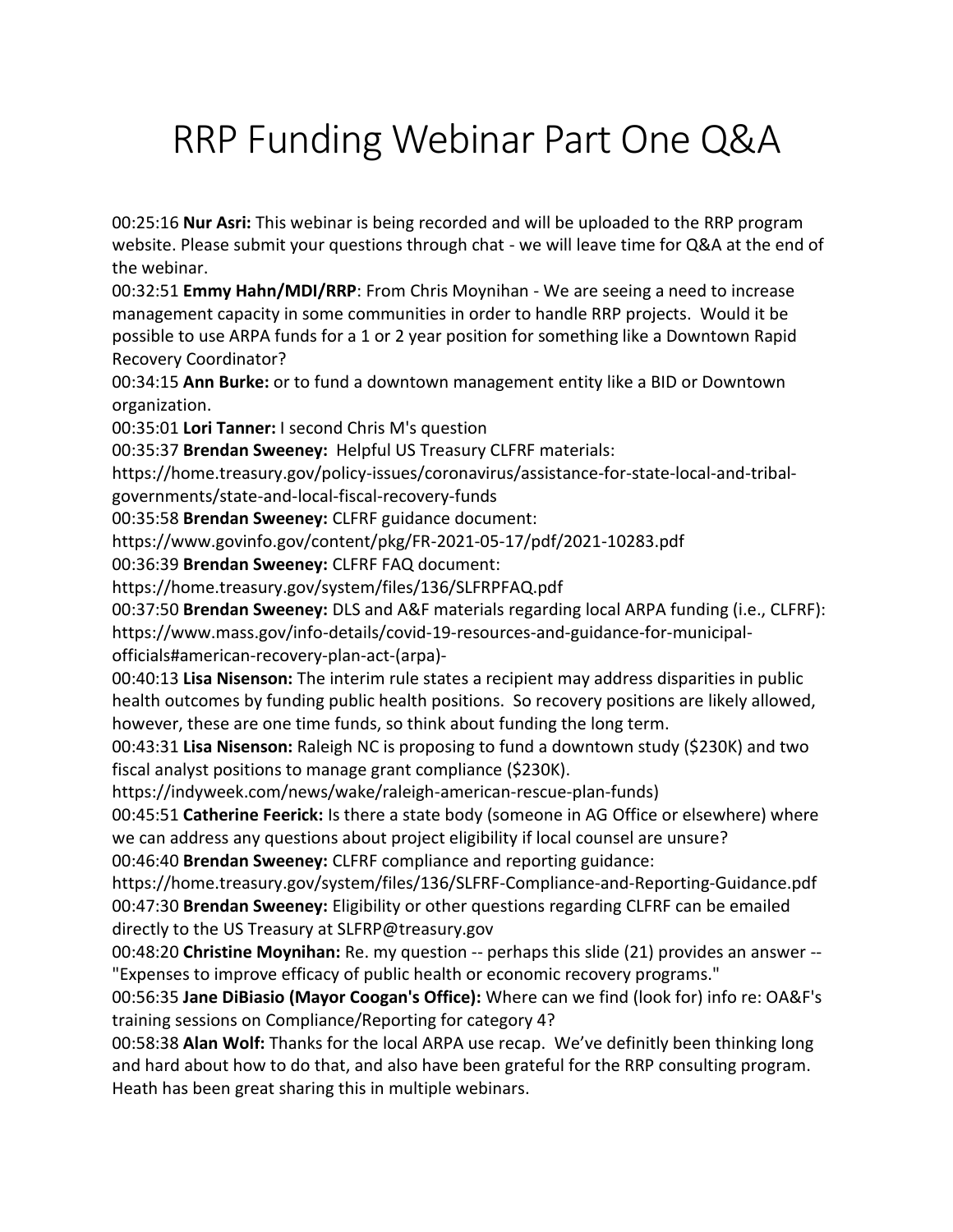I'm wondering if the the Commonwealth will be using any of the \$5.3B it received in ARPA money directly from the Feds to create a grant program to support RRP projects? Will there be some kind of program to have a rapid amplifying affect now that we've identified and vetted these projects?

01:02:57 **Brendan Sweeney:** GFOA members can access the GFOA ARPA revenue loss calculator here: https://www.gfoa.org/materials/arpa-revenue-calculator

01:03:19 **Kathleen "Kathy" McCabe:** The Treasury FAQ is really helpful and pretty easy to read and undstand for federal guidance!

01:05:00 **Raul Gonzalez:** Any knowledge on what the state plans on doing with its \$16 million State Tourism allocation and up to \$1 million State Planning allocation from the Economic Development Administration ARPA funds?

01:10:56 **Kathleen "Kathy" McCabe:** EDA sent in July an invite to the Commonwealth for the Travel & Toursim Grants to the state. Will ANF and MOTT be issuing requests to local governments to use EDA travel and tourism money

01:11:28 **Sukanya Sharma:** Thank you!

01:12:34 **Nur Asri:** Top 20 hardest hit communities: https://www.mass.gov/news/baker-politoadministration-launches-targeted-outreach-initiative-in-20-hardest-hit

01:12:48 **Brendan Sweeney:** Boston, Brockton, Chelsea, Everett, Fall River, Fitchburg, Framingham, Haverhill, Holyoke, Lawrence, Leominster, Lowell, Lynn, Malden, Methuen, New Bedford, Randolph, Revere, Springfield, and Worcester (https://www.mass.gov/infodetails/covid-19-vaccine-equity-initiative)

01:17:11 **Catherine Feerick:** Thank you!

01:17:12 **Kathleen "Kathy" McCabe:** Thank you for the informative session

01:17:39 **Christine Moynihan:** Great job -- I never thought I would understand a word... but I did!

## *Q & A File*

Answered Questions:

## **Christine Moynihan:**

We are seeing a need to increase management capacity in some communities in order to handle RRP projects. Would it be possible to use ARPA funds for a 1 or 2 year position for something like a Downtown Rapid Recovery Coordinator?

### **Jay Donovan:**

Which funds at the state level will be available to implement the LRRP projects?

## **Alan Wolf:**

Thanks for the local ARPA use recap. We've definitly been thinking long and hard about how to do that, and also have been grateful for the RRP consulting program. Heath has been great sharing this in multiple webinars.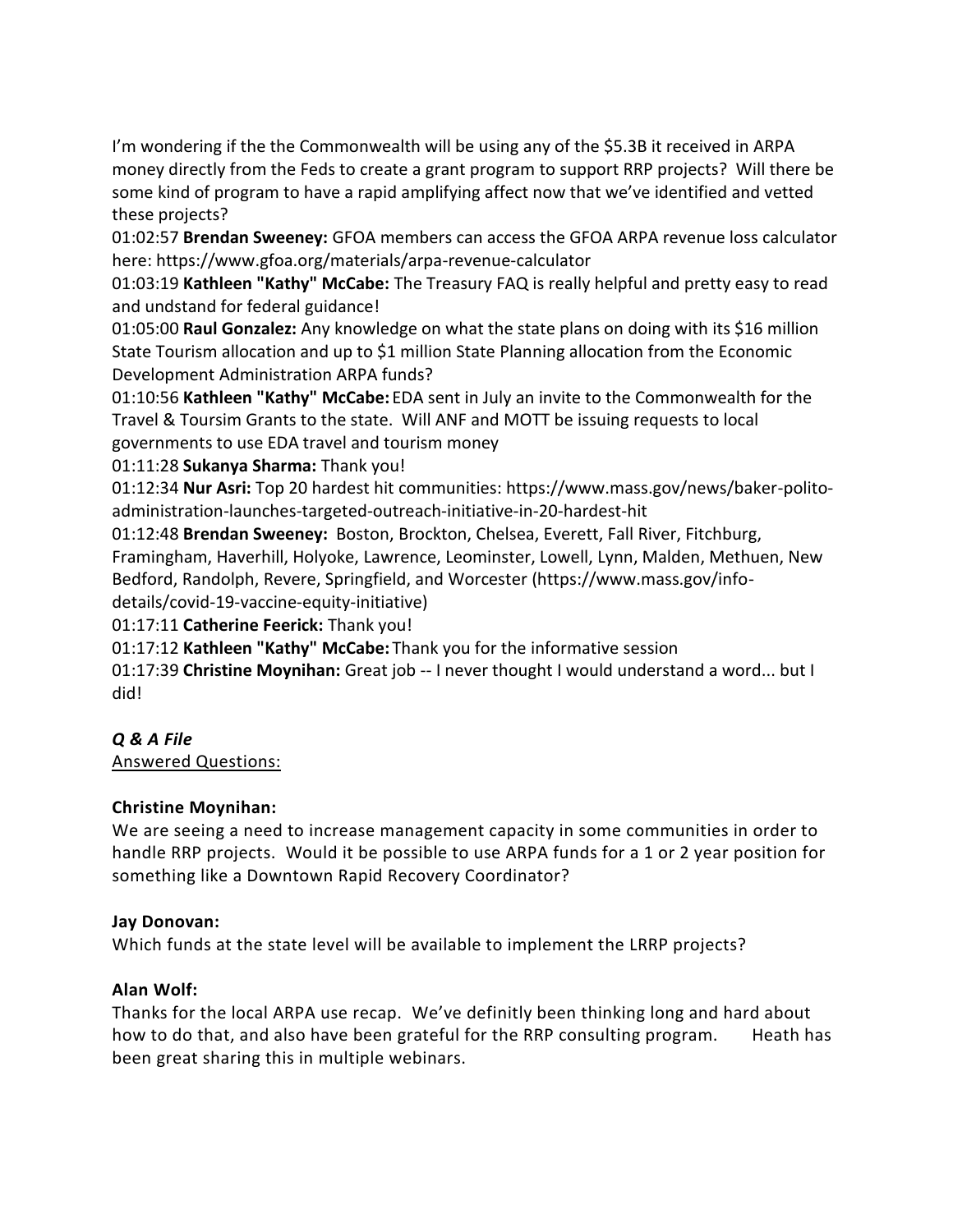I'm wondering if the the Commonwealth will be using any of the \$5.3B it received in ARPA money directly from the Feds to create a grant program to support RRP projects? Will there be some kind of program to have a rapid amplifying affect now that we've identified and vetted these projects?

#### **Sukanya Sharma:**

Any thoughts on the possibility of combining/coordinating ARPA funds to municipalities and EDA-ARPA funds into a regional effort if there is interest to support activities recommended in RRPs?

#### **Lori Tanner:**

I was hoping there would be more specific guidance on which types of projects under RRP could be funded with this.

#### **Gabrielle Gould:**

Is there a list of the top 20 most affected municipalities?

#### **Lauren Baker:**

What data or backup information would you recommend that municipalities get in order as the state ARPA legislative process plays out? Is the RRP process sufficient preparation or are there other things we can be doing?

Also, thinking specifically about municipalities that may not qualify under the Gateway or "Hardest Hit" criteria being considered, this formula is concerning. Seasonal communities, for example, have seen significant in-migration and impacts that wouldn't be captured by this.

#### Previously unanswered, now answered questions:

From Jane DiBiasio:

Where can we look for (find) info re: OA&F's training session on Compliance/Reporting for Category 4: Water, Sewer, Broadband?

The US Treasury compliance and reporting guidance can be found [here.](https://home.treasury.gov/system/files/136/SLFRF-Compliance-and-Reporting-Guidance.pdf) Additionally, an overview session for metropolitan cities and counties was held with the MMA, linked [here.](https://www.mma.org/state-officials-explain-arpa-reporting-requirements-for-metropolitan-cities/)

#### From Mark Favermann:

Are there separate funds for Arts and Cultural Organizations? Or is this from the same funding source?

The funding discussed was the Coronavirus Local Fiscal Recovery Fund (CLFRF), which is a single stream of funding for municipalities to use to cover a variety of needs related to COVID-19. However, more information about the American Rescue Plan Act (ARPA) and the streams of funding specific to arts and cultural organizations can be found [here.](https://www.arts.gov/COVID-19/american-rescue-plan-and-arts-and-creative-industries-faqs)